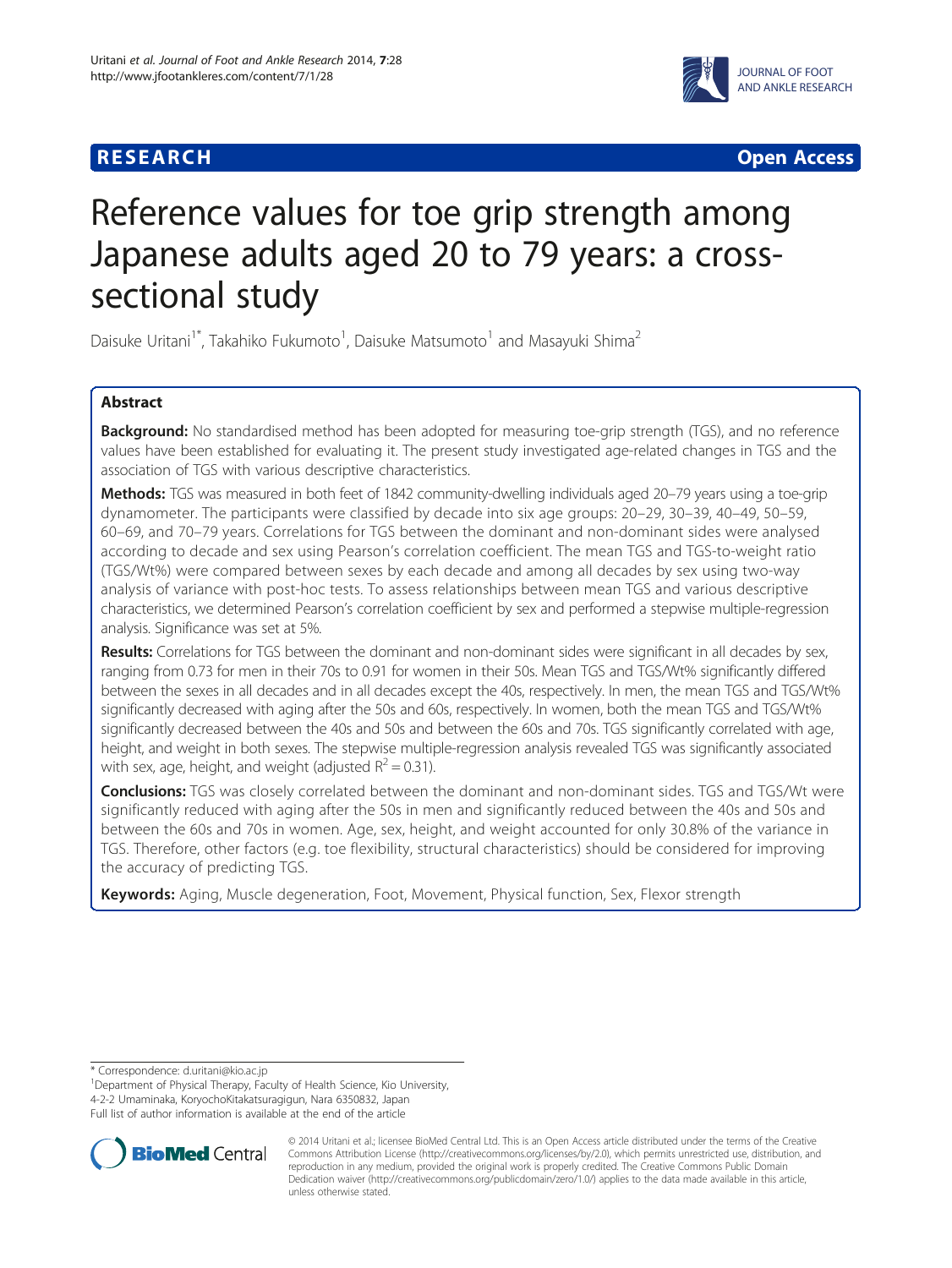# Background

A sense of equilibrium and vision plays an important role in the control of posture and movement [[1-3](#page-5-0)]. In addition, as the feet and toes are the only parts of the body connected to the ground, providing both tactile and pressure information through the plantar afferents [[4\]](#page-5-0), somatic sensation through these organs is also very important for various movements, including standing [[5,6\]](#page-5-0) and walking [[4,7,8\]](#page-5-0). In particular, the toes dynamically control posture and movement as a result of their more rapid mobility compared to the feet, and can both generate propulsion force during walking and prevent forward falls [[5,7,8\]](#page-5-0).

Toe function is often represented as toe flexor strength in various studies. Some investigators have reported that toe flexor strength decreases with aging [[5,9,10](#page-5-0)] and have found that low toe flexor strength is an important risk factor for falls among elderly individuals [[11](#page-5-0)-[13](#page-5-0)]. In addition, inadequate toe strength can result in hallux valgus or lesser toe deformities [\[13](#page-5-0)-[15](#page-5-0)] that can also reduce balance [[11](#page-5-0)] and increase the risk of falls among elderly persons [\[8,11](#page-5-0)]. Hence, valuating and strengthening the toe flexors is important for predicting and preventing toe deformities and physical dysfunction, particularly among the elderly.

To date, no standard has been established for evaluating toe flexor strength, in contrast to the determination of hand grip strength. Some investigators have defined toe flexor strength as pressure force on the ground as measured using force plates or a force platform [\[5,9,13](#page-5-0)]. However, these methods are potentially inconvenient as a result of the setup, portability, and costs in both the clinical and research settings. The towel-gathering exercise is currently prescribed in clinical practice as a strengthening exercise for the toe flexor muscles [\[16](#page-5-0)]. Within the context of this clinical exercise, changes in toe grip strength (TGS) could be assessed as an outcome of strengthening the toe flexor muscles.

We investigated the intra- and inter-rater reliability of toe-grip dynamometry for standardising TGS measurements [\[17](#page-5-0)]. One study found that the intra- and inter-rater reliability of measuring TGS using toe-grip dynamometry showed substantial to strong agreement [[17\]](#page-5-0). However, age-related reference values for TGS have not been established, and the relation of TGS to various characteristics remains unclear. Therefore, we assessed agerelated changes in TGS and the association of TGS with different descriptive characteristics.

# Methods

#### Participants

Participants were 1842 community-dwelling individuals aged from  $20-79$  years [male,  $n = 618$ ; female,  $n = 1224$ ; mean age (standard deviation) = 56.6 (14.3) years]. Data were collected from April 2011 to April 2013. All of the participants were volunteers recruited from participants of municipal events conducted for the measurement of physical fitness and managed by Kashihara city and Koryo town, Nara, Japan. None of the participants had known neuromuscular or musculoskeletal pathologies, used walking aids, or had severe hallux valgus. Participants were screened prior to the measurements for the study protocol, and those using a walking device were excluded. Toe deformity was confirmed by inspection. Severe hallux valgus was defined as grade 4 according to the grading system by Garrow et al. [[18\]](#page-5-0). At the municipal events where we collected data, the individuals were often older and female. The interest of these particular individuals in their own health or the concern of younger individuals about their jobs the following day might have influenced the decision to participate in the municipal events, and lead to older individuals and females representing a greater proportion of the study population than the younger individuals and males.

The Research Ethics Committee of Kio University (H23-8) approved the study, and all subjects provided prior written informed consent to participate in the study.

# Experimental protocol

We measured TGS using a T.K.K.3362 toe-grip dynamometer (Takei Scientific Instruments, Niigata, Japan). The reliability of this device for individuals aged 20–79 years has been described [[17](#page-5-0)]. The participants sat upright on a chair without leaning on the backrest throughout the TGS measurement. Both of the hips and knees were flexed about 90°, and the ankles were placed in the neutral position and fixed with a strap. The first proximal phalanx was positioned at the grip bar, and the heel stopper was adjusted to fit the heel of each participant. Some participants were not able to grip the bar with their fifth toe. However, since the muscle strength of the first toe has been reported to have the strongest association with TGS among toes [\[19](#page-5-0)], the first toe was used as a benchmark to set up the testing position. The bar was then gripped with maximal effort using the toes at maximal force for about 3 seconds (Figure [1\)](#page-2-0). Testers stabilised the toe-grip dynamometer during the measurements. Participants practiced the test at submaximal effort before actual measurements were taken. The dominant foot was identified as that preferred for kicking a ball. Two TGS measurements were recorded for each set of toes in an alternating fashion. The set of toes to be measured first was randomly selected, and the TGS was subsequently measured for the other set. The third and fourth measurements (the second measurement for each set of toes) were conducted according to the same procedure. After the maximum strength from the two measurements for both sets of toes were recorded, the mean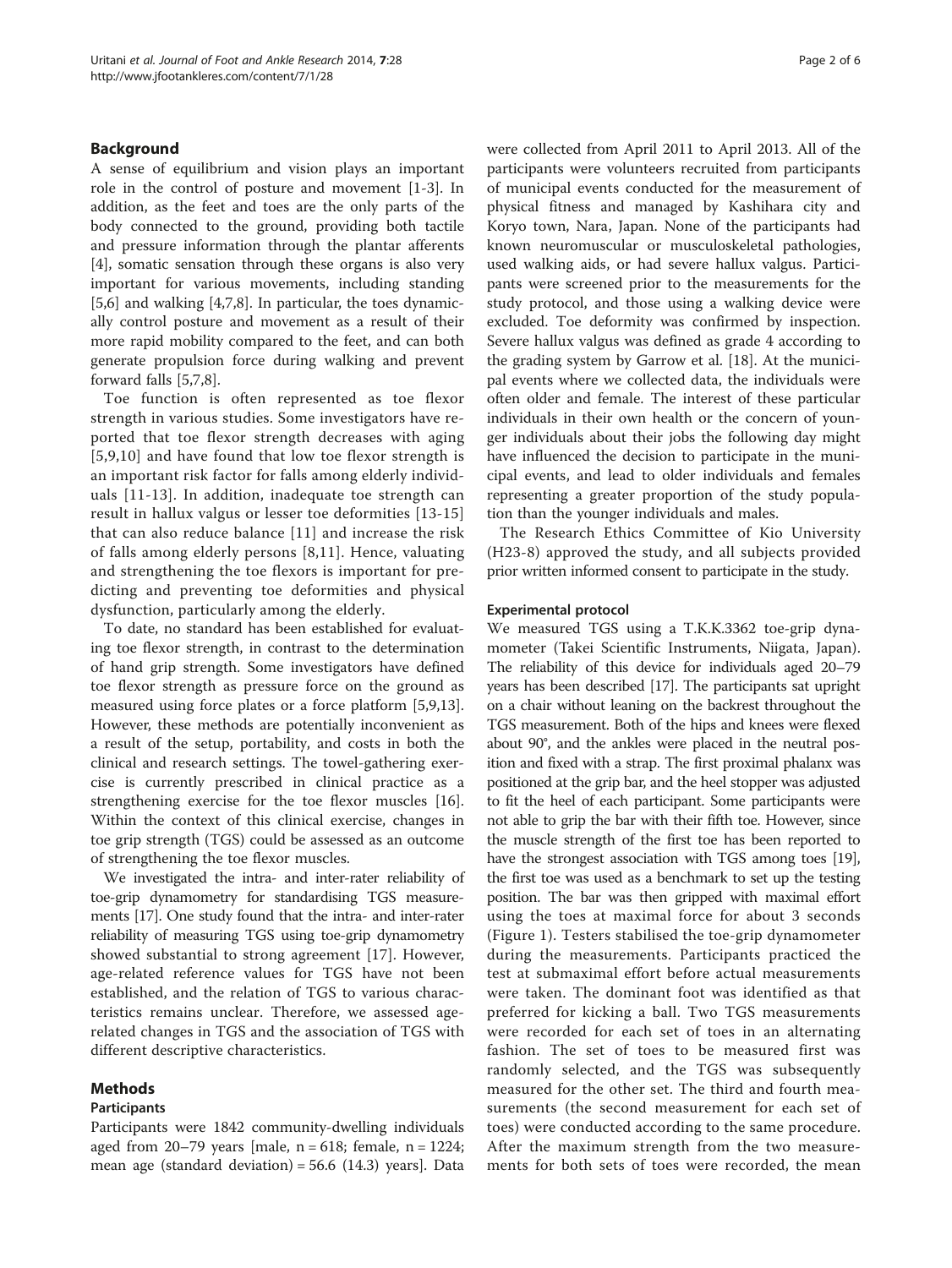<span id="page-2-0"></span>

maximum strength for both sets (mean TGS) and the mean TGS-to-weight ratio (TGS/Wt%) were calculated.

# Statistical analysis

We analysed age-related changes in TGS by classifying the participants into six age groups according to decade: 20–29, 30–39, 40–49, 50–59, 60–69, and 70–79 years (Table 1). The correlations for mean TGS between the dominant and non-dominant sides according to decade and sex were calculated using Pearson's correlation

| Decade/Sex | n   | Age (y)    | Height (cm) | Weight (kg) |
|------------|-----|------------|-------------|-------------|
| 20s        |     |            |             |             |
| Man        | 69  | 23.9(3.0)  | 171.0 (5.8) | 65.1(8.6)   |
| Woman      | 57  | 23.5(2.8)  | 159.1 (4.7) | 52.9 (8.0)  |
| 30s        |     |            |             |             |
| Man        | 72  | 35.0 (2.9) | 171.4(6.0)  | 67.5(9.8)   |
| Woman      | 62  | 36.0(2.6)  | 158.7 (6.2) | 52.6 (7.7)  |
| 40s        |     |            |             |             |
| Man        | 101 | 44.1(2.8)  | 170.5 (4.8) | 68.3 (9.4)  |
| Woman      | 155 | 44.9 (2.9) | 157.8 (5.4) | 53.6 (8.0)  |
| 50s        |     |            |             |             |
| Man        | 83  | 54.4 (3.1) | 168.6(5.1)  | 65.8(9.8)   |
| Woman      | 234 | 54.7 (2.9) | 155.9 (5.4) | 52.3 (8.9)  |
| 60s        |     |            |             |             |
| Man        | 177 | 64.7 (2.8) | 166.0(5.9)  | 63.3(9.4)   |
| Woman      | 493 | 64.4 (2.8) | 152.7 (5.1) | 51.7(7.5)   |
| 70s        |     |            |             |             |
| Man        | 116 | 72.4 (2.3) | 164.9 (4.9) | 63.2(7.8)   |
| Woman      | 223 | 72.6 (2.4) | 150.5 (5.4) | 50.6 (7.6)  |

Age, height and weight are expressed as means (SD).

coefficient. Differences in mean TGS were determined using a two-way analysis of variance  $(sex \times decade)$ followed by Tukey's post hoc test. To assess relationships between mean TGS and various descriptive characteristics, we calculated Pearson's correlation coefficient by sex and conducted a stepwise multiple regression analysis that included age, sex, height, and weight as explanatory valuables. The significance level was set at 5%.

# **Results**

The descriptive characteristics of the participants according to decade and sex are shown in Table 1. Large differences were observed in the number of participants in each age group (e.g. 126 in the group aged 20–29 years and 670 in the group aged 60–69). Similarly, large differences in the number of males and females were seen in some of the age brackets (Table 1).

In both sexes, TGS was significantly correlated between the dominant and non-dominant sides in all decades  $(p < 0.01)$  and ranged from 0.73 in men in their 70s to 0.91 in women in their 50s (Table 2).

The sex-decade interaction was significant  $(F_{5, 1830} =$ 5.963,  $p < 0.01$ ), and the main effects were sex ( $F_{1, 1830} =$ 359.988, p < 0.01) and decade ( $F_{5, 1830}$  = 59.514, p < 0.01). Differences in the mean TGS or TGS/Wt% between the sexes were significant in all decades  $(p < 0.01)$  and in all decades except the 40s (20s, 50s, and 70s,  $p < 0.01$ ; 30s and 60s,  $p < 0.05$ ), respectively (Table [3\)](#page-3-0).

The mean TGS was significantly lower for men in their 50s than men in their 30s  $(p < 0.05)$ . Mean TGS was significantly lower for men in their 60s than men in their 20s to 50s (all  $p < 0.01$ ). The mean TGS was significantly lower for men in their 70s than those in their 20s to 60s (all  $p < 0.01$ ). The mean TGS/Wt% was significantly lower for those in their 60s than those in their 20s to 40s (all  $p < 0.01$ ), and for those in their 70s than for those in their 20s to 60s (all  $p < 0.01$ ). Mean TGS was significantly lower for women in their 50s and 60s than women in their 30s and 40s (all  $p < 0.01$ ), and for women in their 70s than those women in their 20s to 60s (all  $p < 0.01$ ). The trends of mean TGS/Wt% were similar to those of TGS.

The mean TGS significantly correlated with age (men, r = −0.43; women, r = −0.28), height (men, r = 0.33; women,  $r = 0.31$ ), and weight (men,  $r = 0.19$ ; women,  $r =$ 0.16) (all  $p < 0.01$ ; Table [4\)](#page-3-0). The stepwise multiple regression analysis revealed that age ( $\beta$  = −0.24), sex (male: 0,

Table 2 Correlation coefficients for TGS between dominant and non-dominant side

|       | Total | 20s  | 30s  | 40s  | 50s  | 60s  | 70s  |
|-------|-------|------|------|------|------|------|------|
| Men   | 0.89  | 0.90 | 0.85 | 0.90 | 0.87 | 0.85 | 0.73 |
| Women | O 90  | 0.86 | 0.88 | 0.89 | 0.91 | 0.90 | 0.90 |

TGS, toe grip strength. All correlations significant at p < 0.01.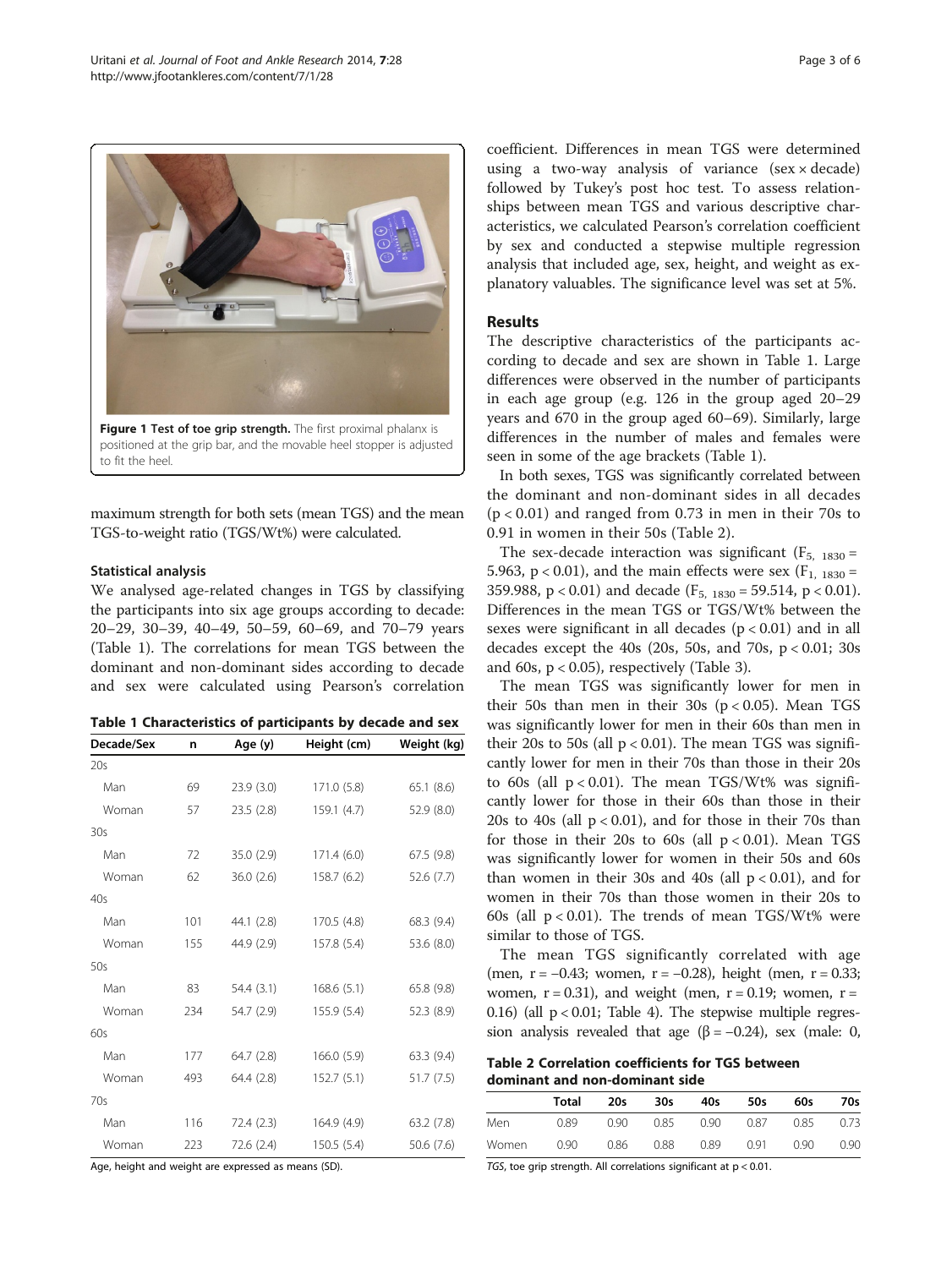<span id="page-3-0"></span>Table 3 Mean toe grip strength and mean toe grip strength/weight

|     | Mean TGS (kg)                  |                            | Mean TGS/Wt (%)                |                               |  |  |
|-----|--------------------------------|----------------------------|--------------------------------|-------------------------------|--|--|
|     | Men                            | Women                      | Men                            | Women                         |  |  |
| 20s | $16.9(6.0)^{t}$                | 10.4(4.1)                  | $26.5(10.2)^{T}$               | 20.0 (7.9)                    |  |  |
| 30s | $17.1~(5.0)^{+}$               | 11.5(4.9)                  | $25.7(7.8)^{*}$                | 22.1(9.4)                     |  |  |
| 40s | 15.8 (6.2) $^+$                | 11.6(4.5)                  | 23.4 (9.0)                     | 21.8(8.0)                     |  |  |
| 50s | 14.4 $(4.8)$ <sup>tb</sup>     | 8.9 $(3.6)^{BC}$           | $22.2(7.8)^{+}$                | 17.3 $(6.9)^{BC}$             |  |  |
| 60s | 12.0 $(4.5)$ <sup>+ABCD</sup>  | 8.9 $(4.0)^{BC}$           | 19.3 (7.5) <sup>*ABC</sup>     | 17.5 $(8.2)^{BC}$             |  |  |
| 70s | 10.4 $(3.3)$ <sup>+ABCDE</sup> | 7.3 $(3.6)^{\text{ABCDE}}$ | 16.5 $(5.1)$ <sup>+ABCDE</sup> | 14.6 $(7.4)$ <sup>ABCDE</sup> |  |  |

Data expressed as means (standard deviation). TGS, toe grip strength; Wt, Weight.

 $>p < 0.05$  and  $\rm ^{\dagger}p < 0.01$  vs. women.  $p < 0.01$ : A, B, C, D, E vs. 20s, 30s, 40s, 50s and 60s, respectively;  $\mathrm{^{b}p}$  < 0.05 vs. 30s.

female: 1, β = -0.17), height (β = 0.23), and weight (β = 0.08) were associated with TGS (all  $p < 0.01$ ; adjusted  $R^2 = 0.31$ ; Table [5](#page-4-0)).

# Discussion

We identified strong correlations in TGS between the left and right sides of the body across all decades in both sexes (from 0.73 in men in their 70s to 0.91 in women in their 50s). Therefore, in the remainder of the study analysis, we used the mean TGS of both sides for presenting the values of TGS.

Chhibber and Singh [[20](#page-5-0)] found significant asymmetry in the muscle weight of the lower limbs based on a cadaver study and postulated that the functional dominance of one limb over the other had resulted in the asymmetry. Riskowski et al. [[21\]](#page-5-0) found that asymmetric foot function and the degree of asymmetry became reduced with advancing age. Based on our findings, there were strong correlations in TGS between the different sides of the body for both sexes, although an increasing asymmetry was observed with age for men but not for women.

The mean TGS was significantly weaker in women than men across all decades, a finding that is similar to those for hand grip strength [\[22](#page-5-0)], knee extension, and flexion torque [\[23](#page-5-0)]. The mean TGS/Wt% was also decreased in women compared to that in men, except in the 40s. This result indicates that weight might not influence the gender differences in TGS.

The mean TGS decreased with aging in both men and in women. The mean TGS in men started to decrease significantly in the 50s and then significantly decreased

Table 4 Correlation coefficients between mean TGS and age, height and weight

|            |       | Age     | Height | Weight |
|------------|-------|---------|--------|--------|
| <b>TGS</b> | Men   | $-0.43$ | 0.33   | 0.19   |
|            | Women | $-0.28$ | 0.31   | 0.16   |

TGS, toe grip strength; all correlations significant at  $p < 0.01$ .

at ≥60 years of age, whereas the decrease started between the 40s and 50s in women. The mean TGS in both men and women in their 70s was significantly weaker than in those in their 20s to 60s. Endo et al. [\[5](#page-5-0)] found that the maximum toe flexor muscle strength was significantly different between younger and older individuals. Additional studies have also reported that aging is associated with reduced toe plantarflexion strength [[9,10\]](#page-5-0). The results of the present study are consistent with these findings. Previous studies have also described a decline in muscle strength and muscle mass with aging [\[24,25](#page-5-0)]. Wilmore [[26](#page-5-0)] found that muscle mass and strength declines relatively slowly from 20 to 50 years of age, but this decrease is most apparent between the ages of 50 and 60 years.

Previous studies have described the cellular and molecular mechanisms of age-related muscle weakness [[27](#page-5-0)] and have characterised the changes in muscle fibre composition during aging [\[28](#page-5-0)]. In a study of 15–83-year-old men, Lexell et al. [\[29](#page-5-0)] observed the average number of fibres in the vastus lateralis muscle showed no changes between 18 and 50 years of age. However, the mean number of fibres in those who had reached 80 had decreased to 50% compared to that in younger men. Campbell et al. [\[30\]](#page-5-0) similarly found that the number of motor units remained constant from 5 to 50 years of age but subsequently decreased in a linear fashion with a zero intercept at 95 years of age.

Decreasing muscle strength may differ between men and women. A relatively slow decline in muscle mass and strength occurs between 20 to 50 years of age, becoming apparent between 50 and 60 years [\[26](#page-5-0)]. This decline has been reported to be greater in women than in men [[24\]](#page-5-0). Samson et al. [[31\]](#page-5-0) reported knee extensor and handgrip strength gradually decreases between 20 and 80 years of age in men but steeply declines in women after the age of 55 years. This decline in strength was accelerated in women around menopause. Muscle weakness increases with age and tends to become more pronounced in women when oestrogen and progesterone production declines at menopause [[32](#page-5-0)]. Therefore, menopause may also influence the decrease in TGS among women.

In the present study, TGS significantly decreased in both sexes in the 70s. Frontera et al. [\[33\]](#page-5-0) found significantly lower amounts of fat-free mass and muscle mass among 65–78 year olds than among 45–54 year olds and 55–64 year olds. Meanwhile isokinetic muscle strength of the knee and elbow extensor and flexor were significantly lower in 65–78-year-old men and women than in 45–54-year-old men and women. Hence, our results are consistent with these previous findings. The results of the multiple regression analysis also suggested that TGS is influenced more by age than body composition.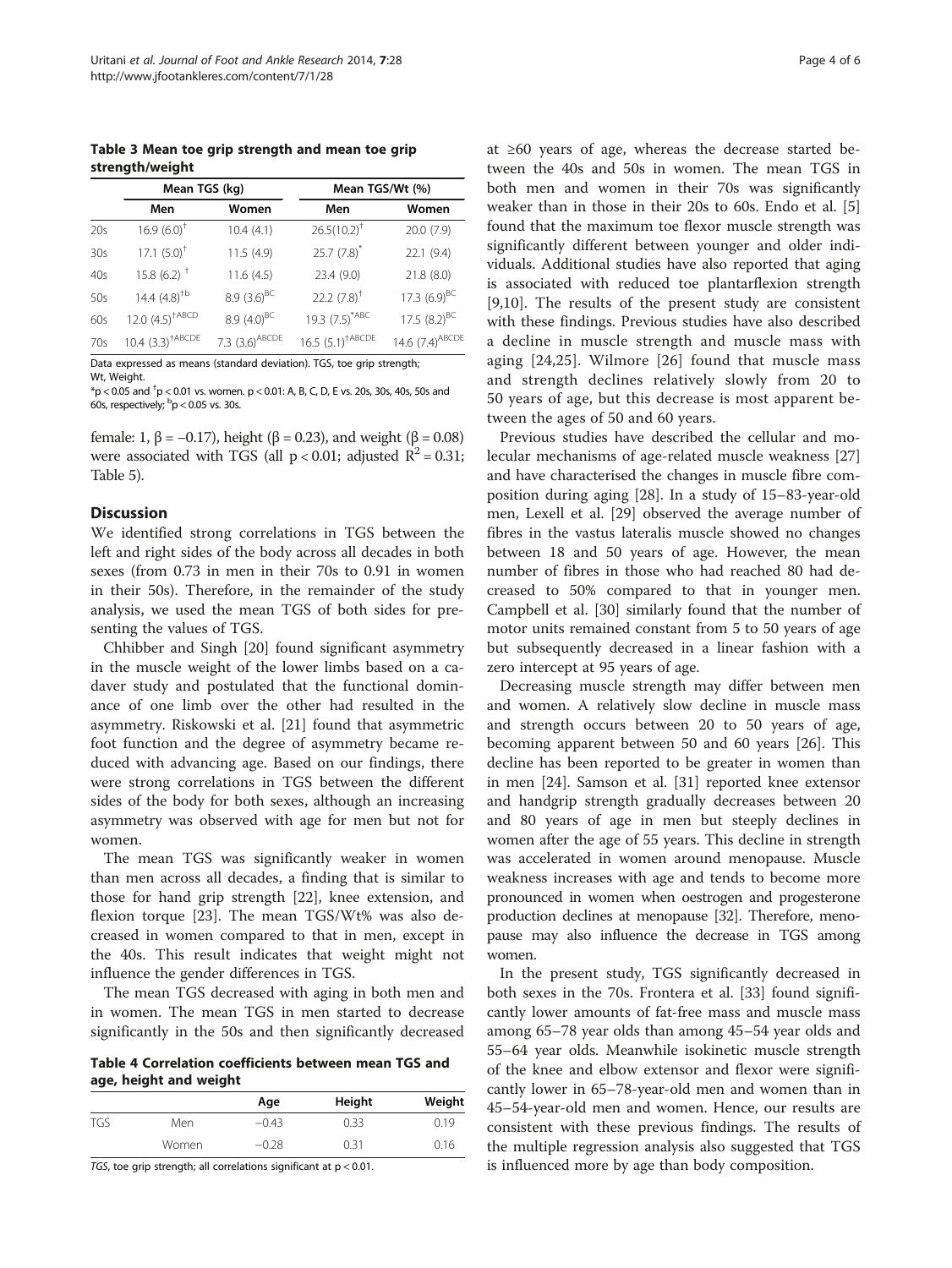<span id="page-4-0"></span>

|  |  |  | Table 5 Multiple regression analysis of toe grip strength |  |  |  |  |  |
|--|--|--|-----------------------------------------------------------|--|--|--|--|--|
|--|--|--|-----------------------------------------------------------|--|--|--|--|--|

| 3.40                                          |         | 0.07      |
|-----------------------------------------------|---------|-----------|
| 0.01                                          | $-0.24$ | p < 0.01  |
| 0.33                                          | $-0.17$ | p < 0.01  |
| 0.02                                          | 0.23    | p < 0.01  |
| 0.01                                          | 0.08    | p < 0.01  |
| $-6.26$<br>$-0.09$<br>$-1.86$<br>0.13<br>0.04 |         | $-2$ $-2$ |

 $R = 0.56$ , adjusted  $R^2 = 0.31$ .

In the present study, both mean TGS and mean TGS/ Wt% decreased with aging. Frontera et al. [[33\]](#page-5-0) reported that age-related differences in the isokinetic strength of the elbow and knee extensors and flexors were not significant in any muscle group, with the exception of knee extensors tested at 240°/sec when strength was adjusted for fat-free mass or muscle mass. The present results are not consistent with these findings. Menz et al. [\[9](#page-5-0)] found that normalised toe plantarflexion strength differed between younger and older individuals. In the present study, the body weight did not significantly change with aging in men or women. However, the mean TGS/Wt% was observed to decrease with aging. This suggests that decreasing TGS influenced the age-related change in TGS/Wt%. Fat-free mass or muscle mass might have decreased, while body fat might have increased in our participants, which would have resulted in the absence of a significant change in body weight and a decrease in TGS with age. Endo et al. [[5\]](#page-5-0) reported that when normalised by body size (weight  $\times$  height), the gender difference in maximum toe flexor muscle strength no longer achieved statistical significance. However, the definition of body size differed between the current study and this previous one.

In addition to determining reference TGS values by decade, we investigated the association of TGS with various descriptive characteristics. Bohannon [\[34](#page-5-0)] reported reference values with high coefficients of determination for extremity muscle strength, as determined by a handheld dynamometry, among adults aged 20 to 79 years based on sex, age, and weight. Meanwhile, according to a stepwise multiple logistic regression analysis in the present study, age, sex, height, and weight were independently associated with TGS, with an adjusted coefficient of determination of 0.31 for TGS. That is, 31% of the variance was accounted for based on the sex, age, height, and weight. Thus, other factors besides the evaluated descriptive characteristics might have affected TGS. Toe deformities are frequent even among ablebodied populations. Mickle et al. [[13\]](#page-5-0) reported that individuals with hallux valgus and lesser toe deformities had weaker flexor muscles of the associated toes. Although none of our participants were unable to grip with their

toes as a result of severe deformities, slight deformities might have influenced TGS. Furthermore, lack of toe motion and change of foot structure might be influenced by age as compared with the fingers and hands. The lack of a range of motion is often unrecognised in the toes, unlike the fingers, and might have also influenced TGS. Scott et al. [[10](#page-5-0)] reported older people have flatter/more pronated feet and found a reduced range of motion in the first metatarsophalangeal joint. Therefore, the effects of toe and foot structures require more detailed investigation. In addition, physical activity and preferences for types of sports and jobs might also influence TGS as well as other types of muscle strength [[35-37](#page-5-0)]. However, we did not investigate these factors in the present study. Therefore, multiple factors affecting TGS will require consideration in future studies.

This study has several limitations. First, some participants were not able to grip the bar with their fifth toe owing to differences in toe length. Therefore, in some participants, TGS was not presented as the strength of all the toes. However, as the muscle strength of the first toe has been reported to show the strongest association with TGS among toes [\[19](#page-5-0)], the first toe was used as a benchmark to set up the testing position. Second, the method used for measuring TGS in this study could not control for the grip force produced by the midfoot, and future studies should control for arch contraction and its contribution to TGS. Third, participants were unable to be assigned randomly since this study was performed based on events conducted by a municipal government. Hence, participant characteristics might have been biased in terms of interest in their health. This could be one of the reasons for the uneven participant distribution among the decades. Moreover, the small sample size of the younger and male participants must be taken into account when the results of our study are applied in clinical practice. Fourth, our data were obtained from Japanese people reducing the generalizability of these TGS measures to other ethnic groups. We investigated TGS among able-bodied community-dwelling individuals aged 20 to 79 years. Future studies should assess individuals aged <20 and >80 years as well as persons with disabilities. Finally, although we assessed the association of TGS with sex, age, height, and weight, the coefficient of determination was insufficient. Future studies must take into account other relative factors to clarify contributing factors of TGS with higher accuracy.

#### Conclusions

This study was the first to investigate reference values for TGS by sex and decade using a toe-grip dynamometer, which has broad utility. The results provided reference values for TGS in community-dwelling Japanese men and women in their 20s to 70s. We identified sex